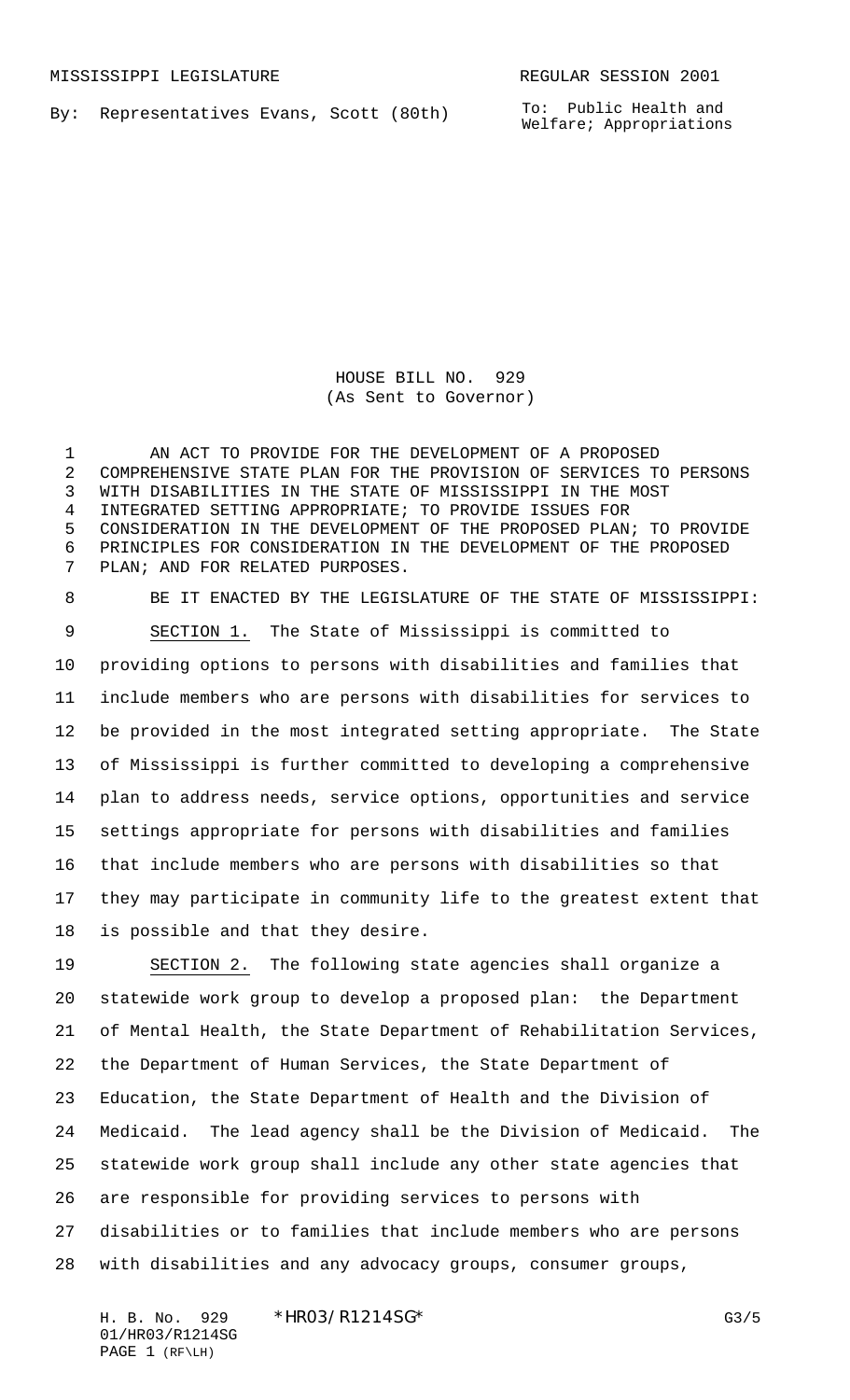H. B. No. 929 \*HR03/R1214SG\* 01/HR03/R1214SG consumers, providers, provider groups, associations and any other persons, organizations or entities interested in the mission of the work group. The work group shall seek input from the public, particularly from persons with disabilities and families that include members who are persons with disabilities. The statewide work group shall submit a recommendation for the proposed plan to the Legislature no later than September 30, 2001. SECTION 3. In developing the proposed plan, the following issues shall be considered: (a) Expansion of home and community-based services; (b) Prevention of premature or inappropriate out-of-home placement; (c) Development of support services and networks, including, but not limited to: (i) Communication services; 44 (ii) Counseling services; (iii) Crisis intervention; (iv) Day care; (v) Dental and medical care that are not otherwise covered; (vi) Equipment and supplies and other assistive technology; 51 (vii) Financial assistance; (viii) Home and vehicle modifications; 53 (ix) Home health services; (x) Homemaker services; (xi) Parent education and training; (xii) Personal assistance services; (xiii) Recreation; (xiv) Respite care; (xv) Self-advocacy training; (xvi) Service coordination; (xvii) Specialized diagnosis and evaluation;

PAGE 2 (RF\LH)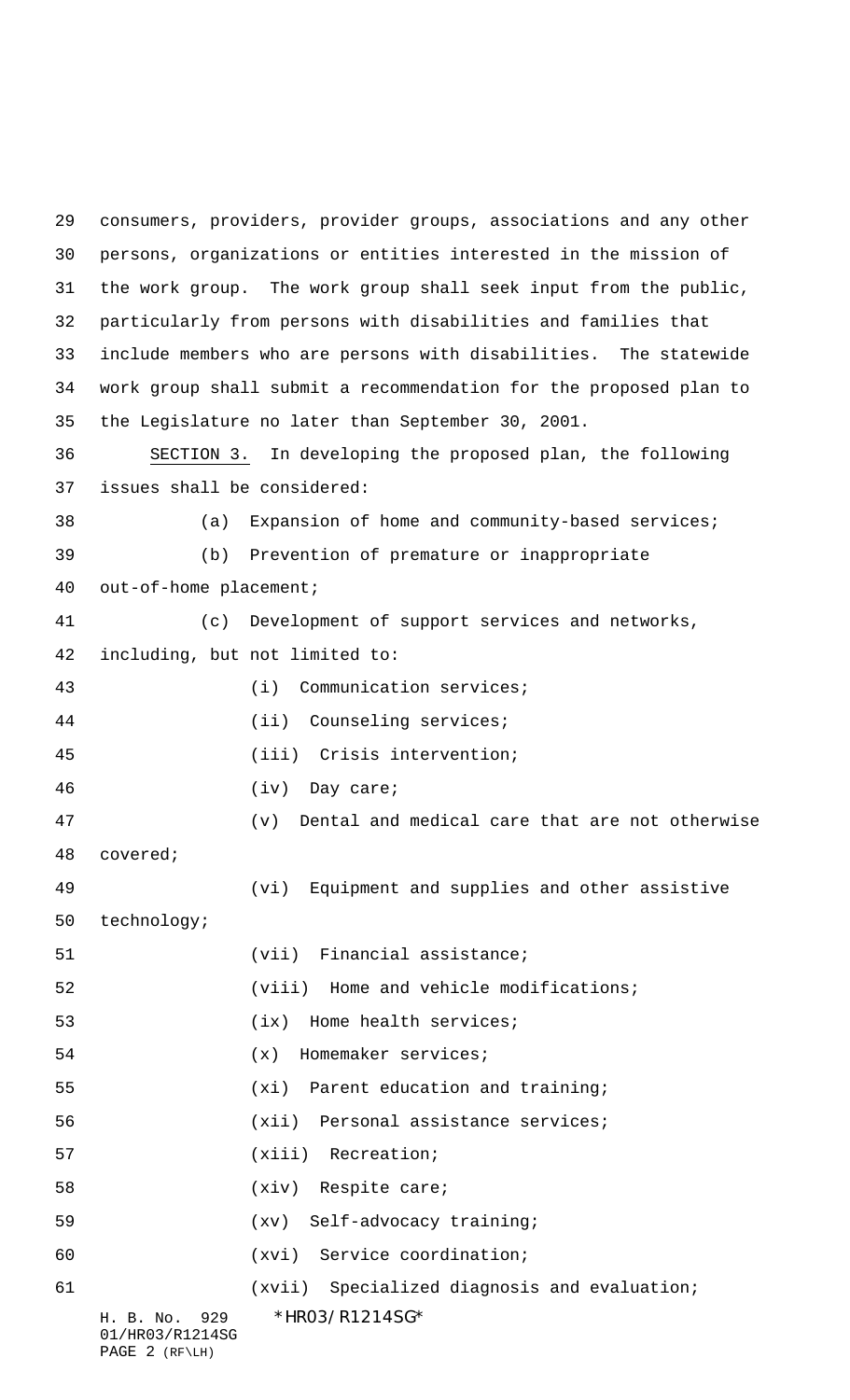(xviii) Specialized nutrition and clothing; (xix) Specified utility costs; (xx) Therapeutic and nursing services; (xxi) Transportation; (xxii) Vocational and employment supports; (xxiii) Alternative living arrangements, such as group homes and supervised and supported living programs; (xxiv) Housing; (d) Appropriate maintenance of institutional services for those persons with disabilities who desire or need them. The proposed plan shall consider any other issues pertinent to the goal of the plan in addition to the issues listed in this section. SECTION 4. The following principles shall be considered in the development of the proposed plan: (a) Individuals with disabilities and their families are best able to determine their own needs and should be empowered to make decisions concerning necessary, desirable and appropriate services. (b) Individuals with disabilities should receive the support necessary for them to live as independently as possible at home, if recommended by their treatment team and if they choose. (c) Family support should be responsive to the needs of the entire family unit. (d) Supports should be sensitive to the unique needs and strengths of individuals and families. (e) Supports should build on existing social networks and natural sources of support. (f) Supports will usually be needed throughout the life span of the individual who has a disability. (g) Supports should encourage the integration of people with disabilities into the community as much as possible and when

H. B. No. 929 \*HR03/R1214SG\* 01/HR03/R1214SG PAGE 3 (RF\LH)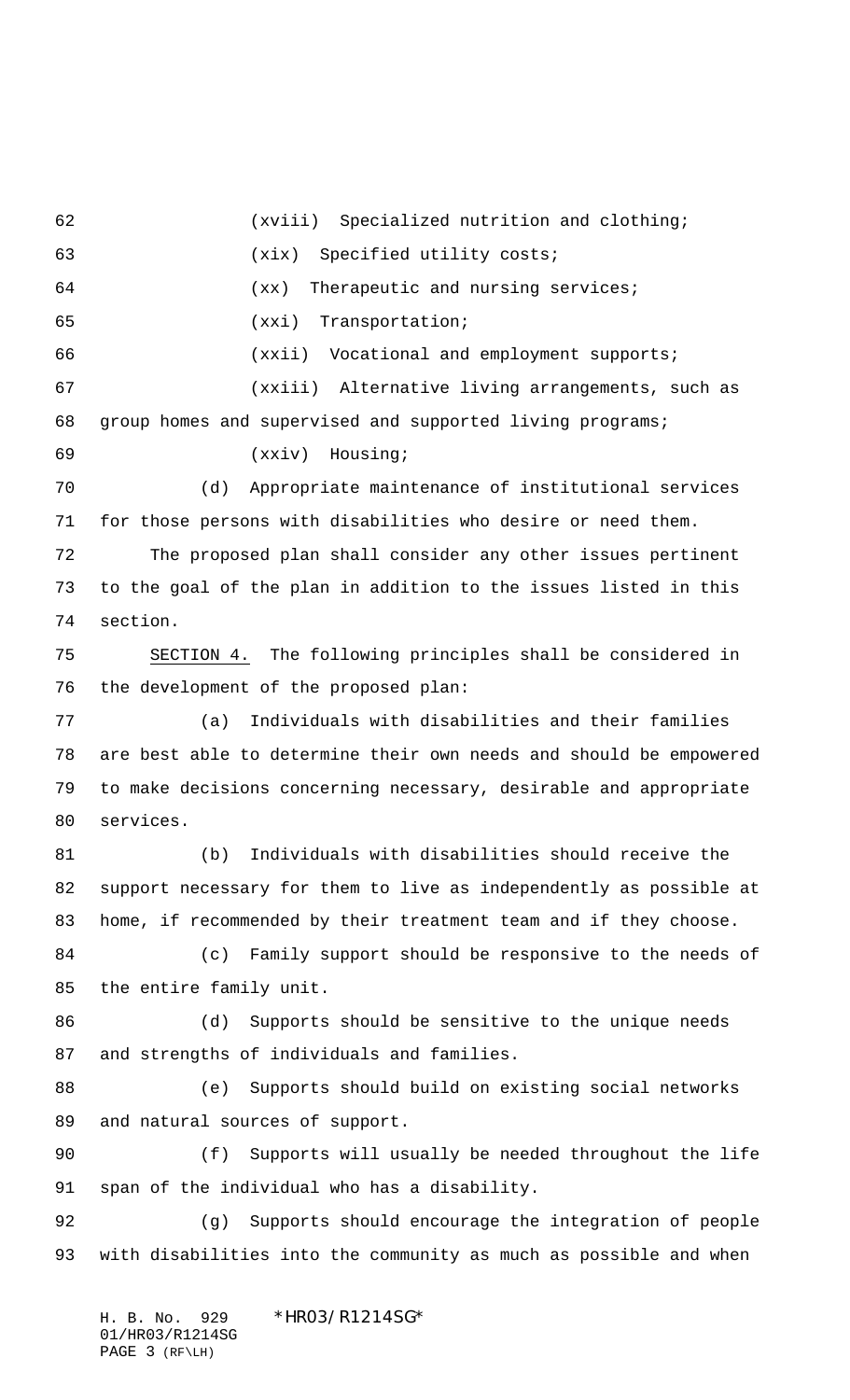recommended by their treatment team and if the consumer prefers that integration.

 (h) Support services should be flexible enough to accommodate unique needs of individuals and families as they evolve over time.

 (i) Support services should be consistent with the cultural preferences and orientations of individuals and families.

 (j) Support services should be comprehensive and coordinated across the agencies that provide resources and services, or both, to individuals and families.

 (k) Individual and family home-based support services should be based on the principles for sharing ordinary places, developing meaningful relationships, learning things that are useful and making choices, as well as increasing the self-esteem and status, and enhancing the reputation of the individuals served.

 (l) Supports should be developed and expanded in the state that are necessary, desirable and appropriate to support individuals and families.

 (m) Supports and services should enhance the development of the individual with a disability and the family.

 (n) A comprehensive, coordinated system of supports to families effectively uses existing resources and minimizes gaps in supports to families and individuals in all areas of the state.

(o) Services should be coordinated with other services.

 (p) No individual who wishes to remain in, or requests services in, an institutional setting will be forced to receive support services in a noninstitutional or home-based setting, including any individual whose professional team determines that an institutional setting is the most integrated and appropriate setting.

SECTION 5. (1) The proposed plan shall provide the

following:

H. B. No. 929 \*HR03/R1214SG\* 01/HR03/R1214SG PAGE 4 (RF\LH)